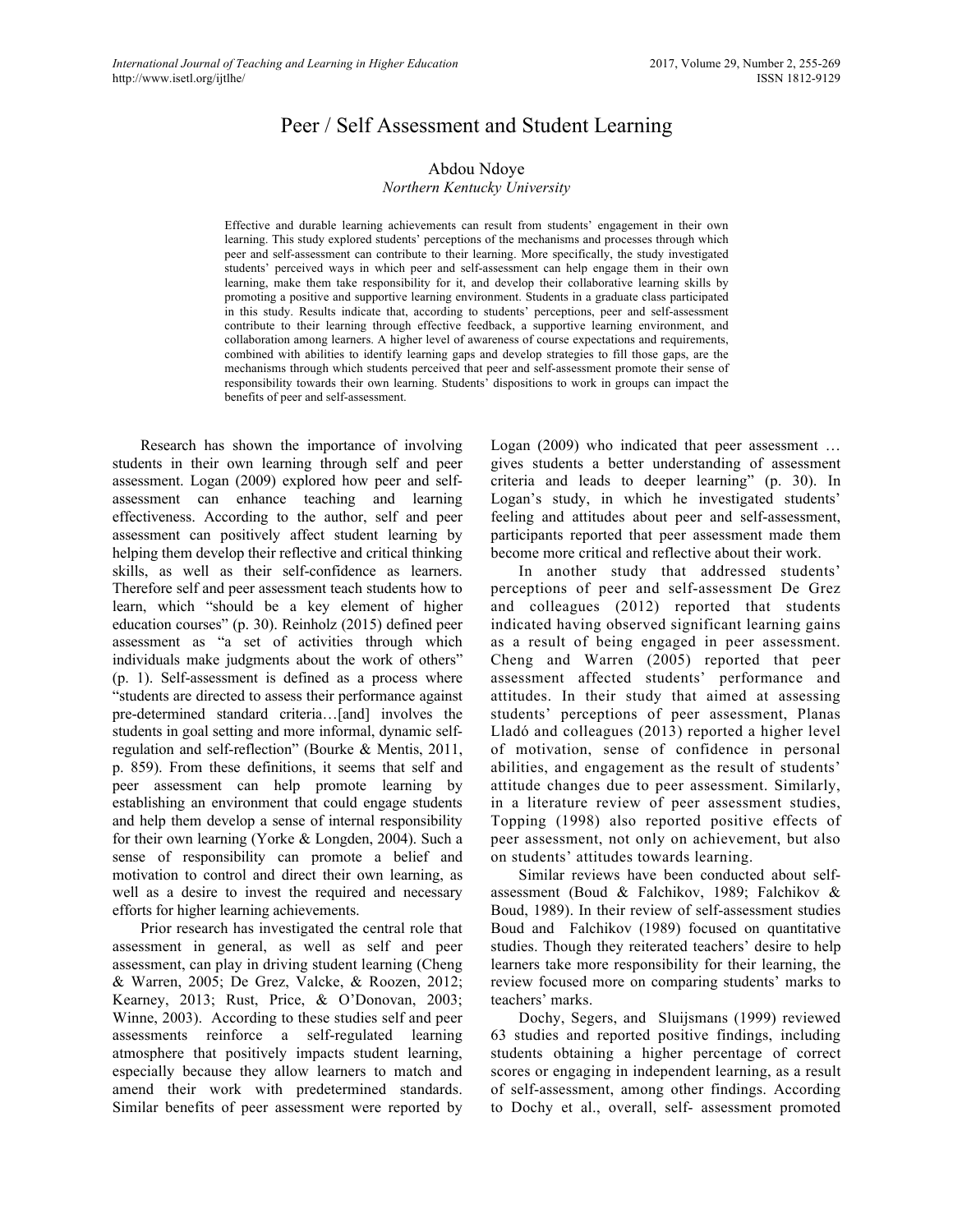self-reflection, problem- solving and more responsibility for one 's learning.

Bourke and Mentis (2011 took a different perspective and investigated the benefits of selfassessment with respect to inclusion. The authors reported that self-assessment can not only foster students' involvement in their learning, but it can also provide appropriate learning opportunities to all students through "inclusion in choices about their own learning" (p. 854). This is consistent with what Topping (2003) reported when he indicated that " in self-assessment, the intention is to engage the learners as active participants in their own learning…..In the longer term , it might impact self-management of learning … and tuning of learning by the learner rather than waiting for others to intervene" (p. 58).

Given the importance of feedback and the development of the reflective skills, the benefits of self and peer assessment may be more sustained when they are implemented as formative types of assessment. Research (Struyven, Dochy, & Janssens, 2002) has indicated that students' anxiety and stress might hinder deep learning when peer and self-assessment are used as summative tasks or to assign a grade. When self and peer assessment are used in a formative manner, they provide the necessary conditions to engage students in their own learning. Students who are actively engaged in their learning through formative assessment tasks are more likely to become aware of learning gaps and the need to find and use more resources to address these gaps. In other words, "formative assessment is vital for learning and that the type of formative assessment that contributes to students' development as effective learners is that which includes elements of self and peer assessment" (Logan, 2009, p. 30). Providing students with a chance to engage in formative peer and selfassessment activities make them actively involved in their learning and may positively impact their perceptions of the integration and relevance among content taught, learning expectations and assessment (Struyven et al., 2002; Vu & Dall'Alba, 2007).

While the literature might be populated with multiple studies that investigated the benefits of self and peer assessment, few or very little of them focused on students perceptions of how self and peer assessment help them learn. Even though few studies (i.e. Logan, 2009) reported learning gains from a student perspective, their focus was not to investigate students' perceptions of the mechanisms that facilitated those learning gains.

Most of the studies reviewed above tend to focus more on comparing students' assigned grades with those of a teacher or tutor by attempting to investigate the relationship between self and peer assessment and learning gains. For example, in his review of the literature on peer assessment, Topping (1998) reported that most of the studies reviewed involved marking or grading peers' work and aimed at either "saving staff assessment time or costs…while other projects aimed to add value in terms of cognitive, metacognitive or other gains for participants" (p. 251). Furthermore, Topping emphasized the prevalence of anonymous peer assessment and that personal contact between assessor and assessee was not necessary. Given the crucial role of self and peer assessment on student learning gains as evidenced in the literature, it is very important to understand the ways in which students think peer and self-assessment help them learn. It is to fill such a gap that the current study intends to explore students' perceptions of the ways and means through which self and peer assessment can help support and enhance their learning. More specifically this study addresses the following questions:

- Through which mechanisms, do students perceive that peer and self-assessment contribute to their learning?
- In what ways, do students perceive self and peer assessment as practices that can promote their sense of responsibility towards their own learning?

### **Methods**

This explorative study was exempted by the Institutional Review Board and took place in a graduate class. The study utilized qualitative methods to analyze students' perceptions of the benefits of self and peer assessment as well as the factors through which those benefits occur. An online survey was used to collect data.

#### **Participants**

Participants were 31 students enrolled in a graduate course in a Social Science based area studies program in both Fall 2013 and 2014 semesters. Instruction in this course landed itself to peer and self-assessment activities as it involves some lecturing and seminar type work such as hands-on activities and group work. In Fall 2013 there were 12 students with 9 of them being female students. In the Fall 2014 semester, there were 19 students, and 15 of them were female students. This predominance of female students is consistent with the general trend in the university. Sixteen (51.6%) of them responded to the survey, for Fall 2013 (9 out of 12 students) and Fall 2014 (7 out of 19 students). This was a required course. Half of the respondents (8) had never used peer and self-assessment before, while five of them reported having experience with both peer and self-assessment, one student with peer assessment only and two students with just self-assessment.

The same instructor taught both Fall 2013 and Fall 2014 courses. Students were informed of the intent of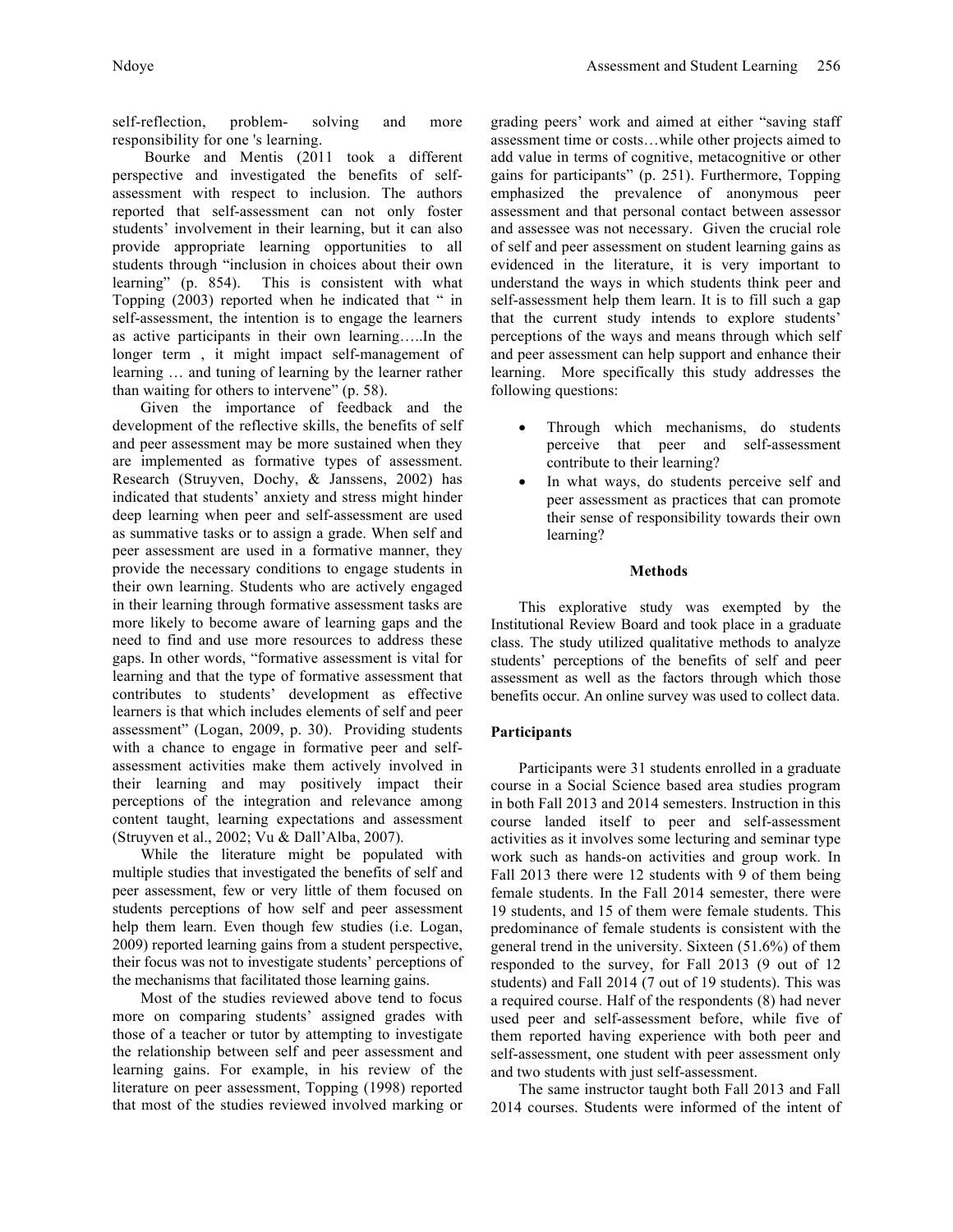the peer and self-assessment activities through oral communications during class time. They were told that this was part of a research project but was also aimed to help improve the course and their learning.

## **Procedure**

For each semester students were briefed about self and peer assessment processes. This briefing highlighted the benefits of self and peer assessment in learning, what makes peer and self-assessment effective and beneficial for improved learning, and the aims of the initiative. The different steps that they need to go through to implement both peer and self-assessment were explained in class.

Assignments used for this exercise varied and included a literature review and an article critique. In the literature review assignment, students were asked to select a topic of interest and to write a brief literature review using at least 5 peer-reviewed journal articles. In the article critique, students were asked to select a research article from a list provided by the instructor or to find one of their own and write a critique about that article. For each these assignments, guidelines and rubrics detailing expectations and explaining grading criteria were also provided and explained to students.

Students were then asked to use the provided guidelines and rubrics to self-assess their work. For the peer assessment, there were two different scenarios. In one scenario students were asked to choose their own partner. In another scenario, the instructor assigned a partner to each student.

After completing the self-assessment students were asked to go back and revise the work based on their findings from using the rubric and guidelines. The revised work was then shared with a partner who reviewed it using the same guidelines and rubrics. Each student brought their feedback to class and shared it with their partner. During this time students explained their feedback, and this was also an opportunity for them to ask questions or clarifications regarding the expectations. The role of the teacher was to address questions raised by the students about the process of self and peer- assessment or other general questions. Additionally, the role of teacher consisted of frequently articulating and explaining the aims of the self and peer activities to students in order to help them better integrate these activities in the overall learning process.

### **Data Collection**

Data about students' perceptions of how self and peer assessment could contribute to learning and promote a sense of responsibility for their work were collected through an anonymous online survey that was sent to students (See appendix). This survey was sent out to all students using Google Forms and via student university emails. The survey included questions about self and peer assessments' contribution to students' learning and students' responsibility for their own learning. In Fall 2013 semester, 9 out of 12 students responded to the survey. The survey was sent out again in Fall 2014 to increase the number of respondents, and 7 out 19 students responded.

## **Data analysis**

Students' responses on the survey were analyzed and classified into themes based on their relationships. Emerging axial coding was used in this study. As responses were being collected, emerging themes were presented and discussed with students in class for validation purposes. Additionally, thick description was also used in attempts to ensure validity.

# **Results**

Sixteen students responded to the survey. While the small number of respondents is acknowledged as a limitation of this study, results presented below can still provide a deeper understanding of students' perceived benefits of self and peer assessment. Further, the results can provide guidance on specific mechanisms that teachers need to keep in mind when implementing peer and self-assessment in their classrooms. Results will be discussed in the context of the two research questions that guided the present study.

# **Mechanisms through Which Students Perceive Peer and Self-Assessment Contribute to their Learning**

When asked about the mechanisms through which they think self and peer assessment contributed to their learning, students identified a number of elements that can be classified under mechanisms such as feedback, clarification of expectations, collaboration, and a positive learning environment. Those mechanisms are presented in themes below

**Peer / self-assessment and feedback**. Students indicated that feedback was one of the main mechanisms that helped them benefit from self and peer assessment processes. As some respondents indicated, "Feedback was very valuable and helpful." More comments about the value of feedback and how it helped students to learn include, "It was live feedback and not only written one, and usually simultaneous to the work so it was more useful," or, "Since the discussions were based on the materials that we learned together during class, the feedback received was practical and filled the gap of what I would have missed." These statements from respondents indicate that students appreciate the promptness and practicality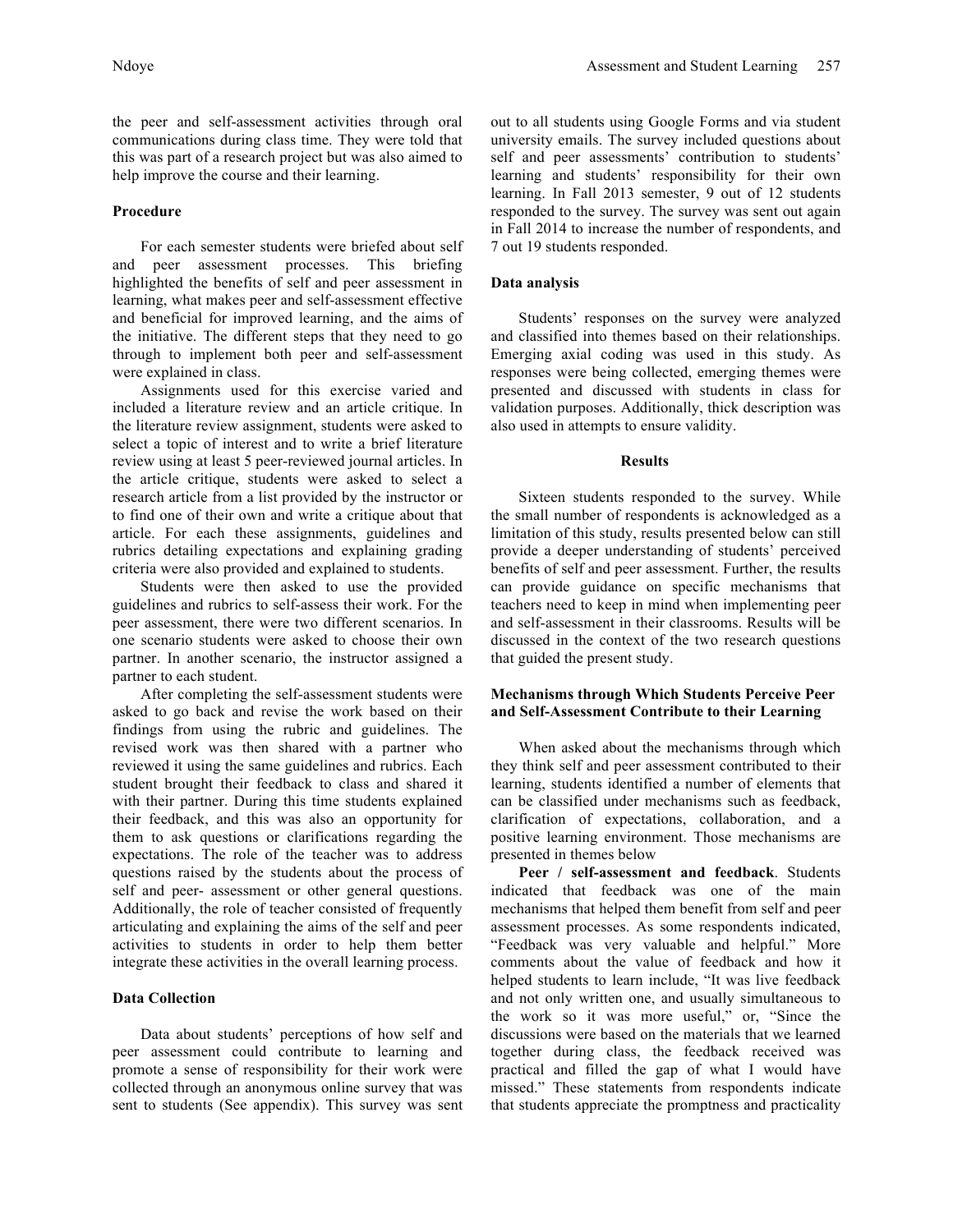of the feedback. In other words, students seem to prefer feedback they can act on immediately while on the task.

In addition to the reported benefits of feedback on learning, some students (7 out the 16) indicated that the peer assessment affected their attitude towards feedback. As one student noted, "Before I used to never accept any critique given on my work. However, after I found how beneficial it is, I started to ask from other colleagues for feedback on my work." The impact of self/peer assessment on students' attitudes towards feedback is also reported as helping them in "accepting criticisms and welcom[ing] them within the reasonable limits."

**Self / peer assessment and collaboration**. The majority of students (10 out the 16 respondents) agreed that peer and self-assessment contributed to the development of a more supportive learning environment. Some of the ways students reported that peer assessment helped promote collaboration is that it allows a better understanding of the content through interaction with other classmates. As reported by students, "it helped [to] go through the content and compare one's understanding with other students." This shows that having other people in the class as support for learning the content can be very beneficial in peer and self-assessment.

Students also reported that the peer and selfassessment activities in this course helped them clarify expectations and requirements for their assignment. In other words, this process contributed to the development of a more open and collaborative learning environment as reflected in this student's comments: "Yes, sometimes, even though you do not completely understand what is being discussed, I missed the chance to ask about it. However, during the peer and selfassessment I could make use of others explanation and feedback." Additionally, students reported that "peer assessment gives students opportunities to be more engaged, and help each other on the assignment." Comments like this one could be an indication that students might view the collaboration generated through self and peer assessment as a two-way street. Collaboration is not only about benefitting from others, but also about supporting others in their learning. Additional comments about collaboration refer to collaborative learning: "Learning could be easy from others; it helps you understand the material from a different angle/approach." Another advantage of collaboration included the opportunities to practice. According to respondents, collaboration provided them with "a chance to apply theory" and other learned concepts before submitting their assignment. Opportunities to practice also helped clarify expectations and requirements.

It is noteworthy to indicate that while 10 out of 16 agreed that peer and self-assessment contributed to the development of a more supportive learning environment, the remaining 6 did not disagree but were neutral. Some of the reasons given were related to challenges inherent to working in a group, e.g., "[I]t takes time and because some of the students have to work, so they are busy to meet for the assignment."

**Self / peer assessment and learning environment.** When asked whether engaging in self and peer assessment affected the class learning environment, most students (10 out of 16) agreed that peer and self-assessment contributed to a more open and supportive learning environment. The 6 remaining did not disagree either but were neutral and indicated reasons such "wasting time to wait for others," or "other classmates not paying enough attention."

Other students indicated that the supportive learning environment is promoted since "peer assessment allows to discuss different article topics with different students… and learn each other's points of view," or, "[I]t added to the class more energy and closer relations between students." Self and peer assessment seemed to stimulate the class environment and promote mutual learning. Students seem to indicate that they benefited from engaging in informal discussions with their peers and that such discussions seem to positively affect the learning environment. Further students reported that self and peer assessment "create a friendly environment in terms of letting us cooperate with each other."

# **Ways in Which Students Perceive Self and Peer Assessment as Practices That Can Promote Their Sense of Responsibility towards Their Own Learning**

The majority of students (12 out 16) agreed that self and peer assessment allowed them to take more responsibility for their own learning. According to respondents, peer and self-assessment promote their sense of responsibility towards their own learning through a higher level of awareness of requirements and expectations, development of their evaluative skills, and helping them in identifying and locating necessary resources to fill identified learning gaps.

**Self / peer assessment and awareness of course requirements and expectations.** According to students, self and peer assessment also helped develop their sense of responsibility by making them aware of course and assignments expectations as reflected in the following student's comments: "[C]ourse requirements and expectations were clearly explained in the rubrics for each assignment, [and] through self-assessment I understood those requirements better." More students made similar comments about peer and self-assessment promoting students' awareness of requirements and expectations: "[S]ome of the requirements in the course I did not understand until a peer review with other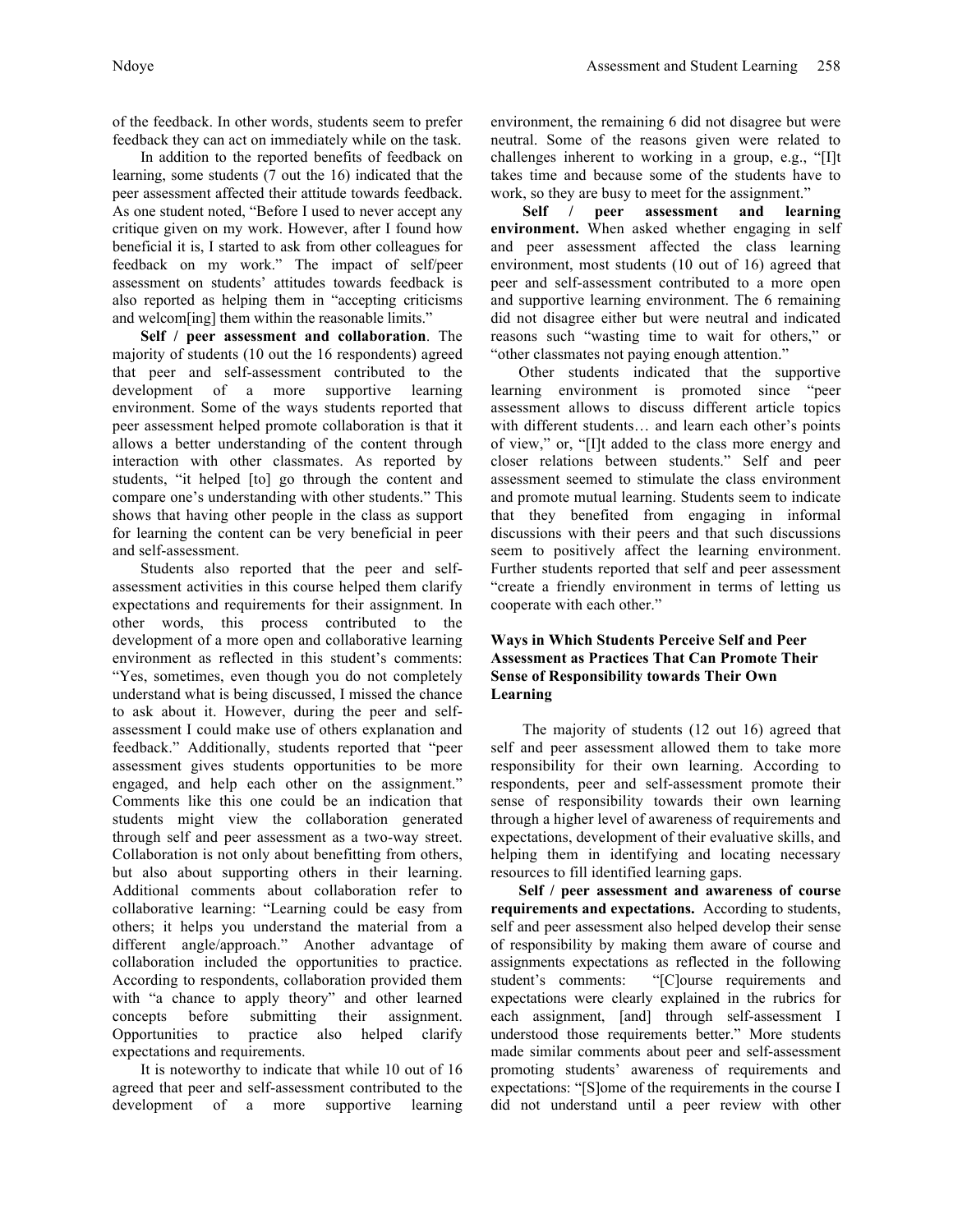students", and, "Lots of things I did not hear or get from the instructor (and embarrassed to keep asking) ...I got it from peers." Students' awareness of expectations as a result of engaging in the process of self and peer assessment is also reflected in the following comment: "It clarifies things for me that I was not sure about." Self and peer assessment are, therefore, activities that generate more learning resources and support in terms of helping students understand what is expected of them. These comments indicate the benefits of having a chance to discuss the course expectations with a peer when engaging in self and peer assessment and how that might help support student learning.

**Self / peer assessment and students' evaluative skills.** Participants indicated that peer/self-assessment allowed them to take responsibility by helping them develop their evaluative skills: "Self-assessment helped me better learn the content of this course; I was able to evaluate my own assignment to the rubrics provided in the course." The development of their evaluative skills helped students become more proactive in taking necessary actions in a sense that it allowed them "…. to understand in what aspect I have to strengthen my studies." Students commented further that peer and selfassessment allowed them to know their weaknesses, as the following respondent's comment illustrates: "I know where I am weak…"

**Self / peer assessment and abilities to develop strategies to fill identified learning gaps.** Another way that students' perceived peer and self-assessment helped them take more responsibility for their learning was by helping them develop strategies to fill identified learning gaps. The heightened awareness of expectations and requirements combined with the development of their evaluative skills made it easier for students to not only identify learning gaps, but also to develop strategies to fill those gaps. Respondents indicated that peer/self-assessment helped them know exactly what was missing and what to do about it. As students commented, peer and self-assessment "help[ed] me to know what I can do and what I should do" or "made me more critical about my own work" and become more active learners: "[T]hey allowed me to develop a more interactive role rather than simply being a passive receiver of information." Being able to evaluate their assignments prepared students to identify gaps and develop strategies to meet requirements: "If I missed something in my assignment, I would go back to the readings and try to fix it."

As reflected in the comments above, peer and selfassessment helped students identify learning gaps and locate necessary resources to fill such gaps. As commented by some respondents, "It lets the student go back to their work revise it again," or "After peer review, I understood the necessity of more knowledge about the topic," Taking responsibility is also exercised

by students as a means to support their peers" "[By] receiving feedback from others, I felt the need to make myself more prepared to assist others in much the same way." From the comments above, it appears that peer and self-assessment allow students to reflect critically, not only on what to do, but also how to do it.

While none of the students disagreed that self and peer assessment allowed them to take more responsibility for their own learning, four of them were neutral. Comments from some of the students who were neutral revealed that the teammate's disposition to work in a group is very important: "It also depends on the member and classmates, but at this time I got tired to work with people from my class." Other students reported being neutral because they don't see assessment as their responsibility "I think assessment is not related with my responsibility in this case."

### **Discussion**

Though the relatively small number of respondents warrants for caution in interpreting the results, discussion of these results could provide guidelines for a better understanding of students' perceptions and opinions regarding the benefits of peer and self-assessment. Such understanding is important if educators want to place peer and selfassessment activities in the hands of their students. The findings of this study provide a basis for an expanded understanding of the ways students perceive the contributions of peer and selfassessment in their learning.

Findings from this study revealed that feedback, collaboration, and a supportive learning environment are mechanisms through which peer and selfassessment contribute to student learning. Findings also indicated that students perceive that peer and selfassessment activities promote their sense of responsibility towards their learning through a heightened awareness of course requirements and expectations, as well as the development of, their evaluative skills and strategies to fill identified learning gaps. This is in conformity with previous research that reported the positive impact of peer assessment (Dochy et al., 1999; Kearney & Perkins, 2014; Li, 2011; Planas Lladó et al., 2013) and self-assessment (Dochy et al., 1999; Kearney & Perkins, 2014; Lew, Alwis, & Schmidt, 2010) on student learning.

While findings from these previous studies indicated the benefits of peer and self-assessment on student learning, the current study adds to the literature by highlighting the mechanisms of feedback, collaboration, and a supportive environment, on student learning, through which peer and self-assessment contribute to learning according to students' perceptions. Further, this study contributes to the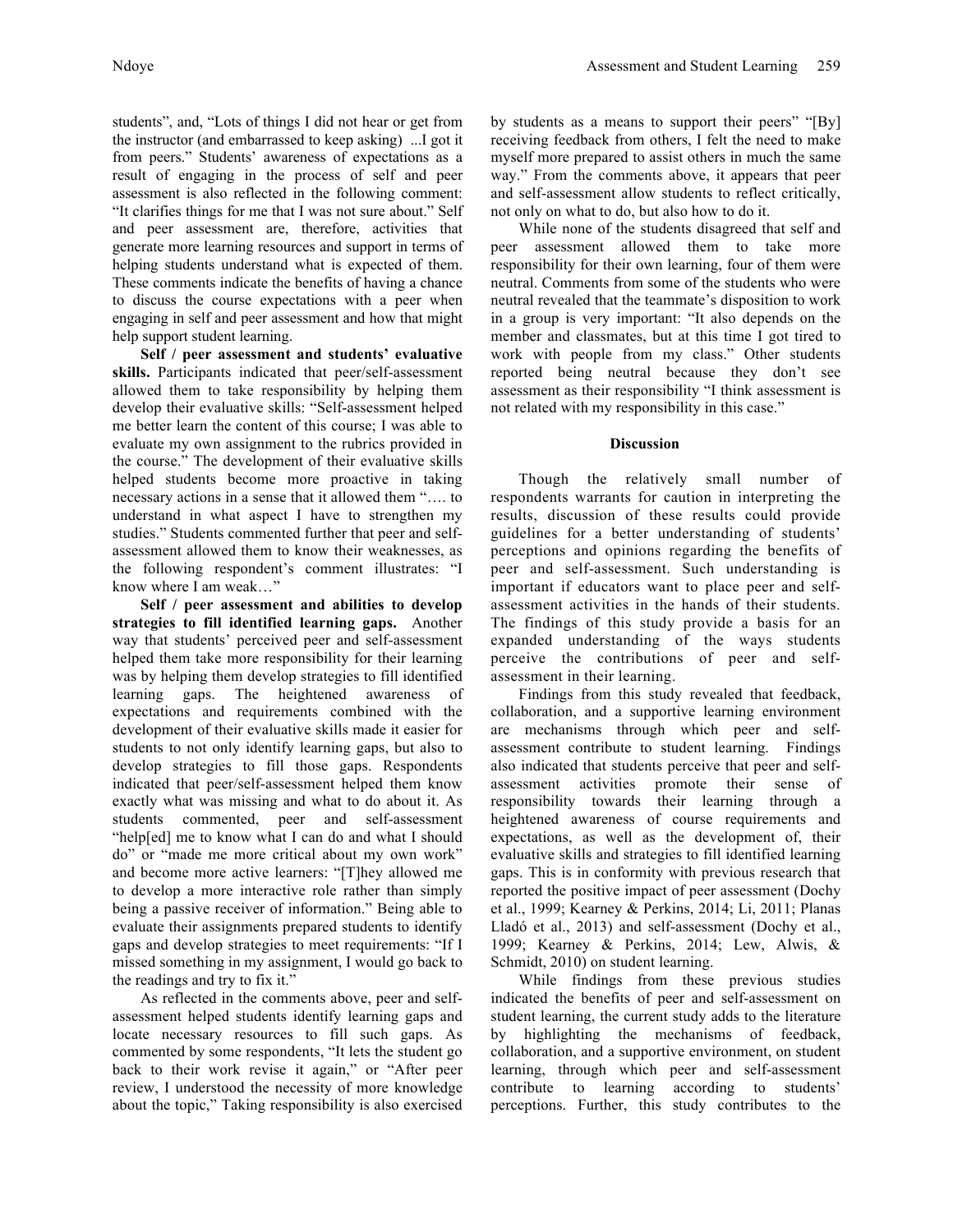literature by providing specific examples of how students perceive and might experience the benefits of these mechanisms through the processes of self and peer assessment. Feedback, collaboration, and a supportive environment are mechanisms that can be implemented and materialized in different ways. For example, while students seem to value feedback, oral and instant feedback seems to be perceived as very helpful since it is live as they indicated. Findings from this study contribute further to the literature by revealing that providing students with opportunities to discuss feedback with their peers plays an important role in reinforcing the effectiveness of such feedback on their learning as reported by respondents. In contrast to findings from Topping (1998) that indicated that personal contact was not necessary with the prevalence of anonymous feedback, results of this study reveal that facilitating personal contact among reviewers in the self and peer assessment process can increase the positive effects that feedback can have on student learning. As respondents indicated, it is this process of discussing feedback that allowed them to clarify expectations and requirements.

The findings of this current study also contribute to the identification and understanding of obstacles that might negatively affect the benefits of peer and selfassessment in the classroom. For example, as reflected in the results, students' dispositions to work in a group could impact their willingness to engage in peer assessment, as well as their desire to collaborate with other classmates. In addition to this finding about students' willingness to work in groups, prior research (Struyven et al., 2002; Vu & Dall'Alba, 2007) has identified other challenges related to stress, anxiety, time constraints to fully discuss feedback, students' lack of confidence to accurately assess themselves and their peer's work, etc., as potential barriers to the successful implementation of peer and self-assessment. Other scholars (Papinczak, Young, & Groves, 2007) went further to raise difficulties and challenges of applying peer and self-assessment in more complex skills such as problem-solving, and they reported students' concerns about the negative impact that peer assessment might have in the learning environment.

Findings from this study also seem to be similar to those of previous studies that concluded peer and selfassessment's impacts on student learning depend on how they were introduced to students and implemented (Sandvoll, 2014). In this study self and peer assessment activities were prepared and implemented as means to help students develop higher learning but not to assign them a grade. In other words, self and peer assessment in this study were primarily used as formative assessments or assessment for learning. Therefore, respondents viewed them as opportunities to improve their learning. For that purpose, self and peer

assessment allowed students to use all the possible mechanisms and strategies available to them. Such mechanisms include collaboration with peers, feedback, a supportive learning environment, etc. This suggests that self and peer assessment can help create a learning community (Nulty, 2011) where learning is a socially developed endeavor and requires the active involvement of other peers with similar interests.

Findings from this study can also be interpreted through the lens of self-regulated learning. According to Zimmerman (1989), self-regulated students "personally initiate and direct their own efforts to acquire knowledge and skill rather than relying on teachers, parents or other agents of instruction" (p. 329). By taking responsibility for their learning through a heightened awareness of course requirements and expectations, a development of their evaluative skills, and their abilities to develop strategies to fill identified learning gaps, students seem to develop selfdirected learning attitudes that allow them to diagnose their learning needs and take corrective measures on their own if necessary. Banarjee and Kumar (2014) reported a positive correlation between self-regulation attitudes and student academic achievement. According to the authors, self-regulated learning refers to a process where a learner "monitors and regulates his/her cognition, motivation, and behavior during the learning process and then reflects on his/her learning process and outcomes" (p. 330). Through the practice of peer and self-assessment, respondents from this study were able to reflect on their learning needs and direct their efforts to locate and identify necessary resources to fulfill those learning needs.

By providing respondents of this study with opportunities to fully engage in their own learning through identification of gaps and development of strategies to fill those gaps, as well as collaboration with peers, self and peer-assessment seem to have the potential to help them to take responsibility and control of their own learning. This is similar to what respondents in this study reported when they indicated that self and peer assessment allowed them to analyze and evaluate their own work to identify gaps. Further, they identified needed resources and information to fill missing information on their own. Students, in this case, are clearly exhibiting an example of taking control and responsibility for their learning since they actively engage in their learning and work with others to fulfill learning needs rather than waiting for someone else to tell them. Other research (Burkill, 1997; Huff & Johnson, 1998) has also demonstrated how taking responsibility improves not only learning, but makes students more enthusiastic about their own learning. According to findings from this study, students take responsibility not only for their own learning, but also for the learning of peers. This is reflected in students'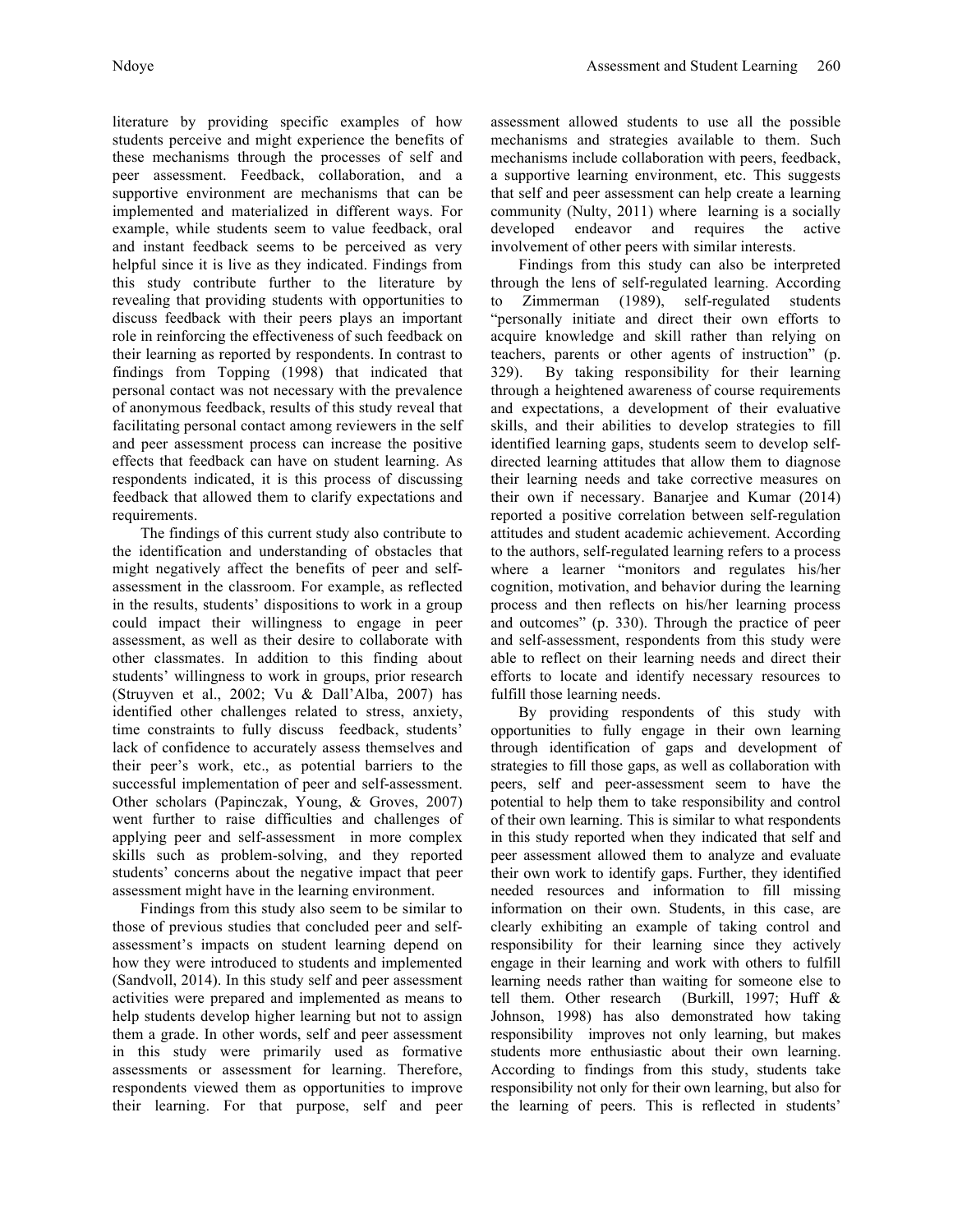attitudes when they report feeling the need to be prepared so they can help each other in the same way. Therefore, self and peer assessment can help promote a learning community which can give students a sense of confidence and shared responsibility that can positively impact learning. Prior research (Dochy et al., 1999; Nicol & Macfarlane-Dick, 2006; Reinholz, 2015a) indicated the positive impact that formative assessment might have on students' self-regulated learning capabilities and sense of responsibility in their own learning.

Results of this study could also be discussed through the lenses of lifelong learning. Taking responsibility and control of their learning not only allows students to become active learners but can also prepare them to become lifelong learners. By identifying gaps and thinking of ways to fill them, students are developing reflective and evaluative skills necessary for lifelong learning. In other words, they are learning to identify problems, search for relevant information, evaluate that information, make an informed judgment, and apply it to address the identified problems, as well as future situations they may encounter in real life (Boud & Falchikov, 2006; Boud & Molloy, 2012; Dochy et al., 1999). Using assessment to develop lifelong learning skills is similar to what Boud (2000) refers to as sustainable assessment which he defines as" assessment that meets the needs of the present without compromising the ability of students to meet their future learning needs" (p. 151). Benefits from self and peer assessment—such as thinking, learning more, being critical, making informed judgments,

and providing more structure—reported by respondents to this study have been identified by prior research (Boud  $\&$ Falchikov, 2006; Hanrahan & Isaacs, 2001) as supportive of lifelong learning .

The effects of the mechanisms through which students perceive peer and self-assessment contribute to their learning (feedback, collaboration, and a supportive learning environment) should not be viewed as separated and independent from one another, nor should they be viewed as separate from the processes through which students seem to develop their sense of responsibility towards toward their own learning. Rather, they all should be viewed as interrelated and interdependent. In other words, the willingness and desire to seek feedback will depend on a supportive learning environment where each member values collaboration and perceives him or herself as a learning resource for their peers. Similarly, a learning environment is perceived as supportive based on the availability of feedback and the ability of the members of a community to collaborate and support each other. Willingness to collaborate is also dependent on the belief and perception that other community members are willing to contribute and help one's quest for learning.

The successful interaction of these mechanisms could also lead to the development of students' sense of responsibility for their own learning. In return, this sense of responsibility about one's learning will affect their attitudes towards using the so-called resources. All these interactions are depicted in Figure 1.



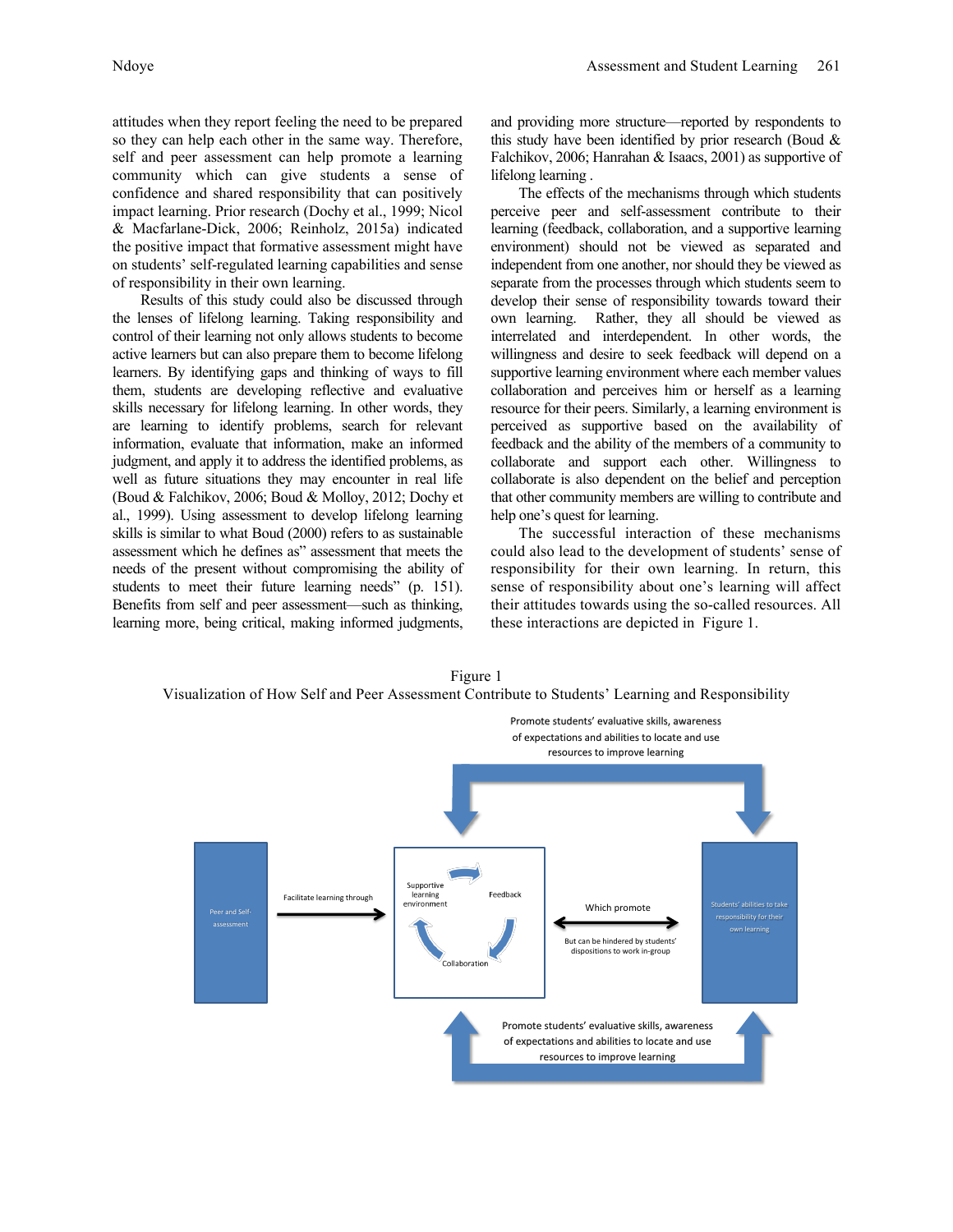#### **Implications**

A major implication of this study's findings is the necessity for educators to further pursue the engagement of students in sustainable assessment through peer and self-assessment activities in order develop lifelong learning skills. To achieve that goal, teachers need to pay special attention to mechanisms that help develop an environment that is conducive to learning where mutual support and willingness to work in groups are valued by each learner. To help students benefit fully from peer and self-assessment activities, teachers need to take into account activities and processes that promote collaboration and a cooperative learning environment as reflected in the results of this study.

More attention is also needed for the type of feedback generated through peer and self-assessment. Specific criteria to promote quality feedback need to be developed so that collaboration can be more successful and beneficial to each learner and therefore promote students' opportunities to take responsibility for their learning. Oral and instant feedback need to be emphasized and promoted based on the results of this study.

Benefits from self and peer assessment can be maximized also if activities are designed in a way that allows students to apply their evaluative skills. These evaluative skills will help students assess their work and that of others with respect to expected performance criteria in order to become active learners and better prepared to engage in lifelong learning.

While this study shows benefits of peer and selfassessment, it appears that not all students saw their interconnection and how they should build on each other. Prior research (Reinholz, 2015b) has indicated the necessity not only to establish the link between peer and self-assessment, but to make obvious and explain the mechanisms through which this linkage happens.

### **References**

- Banarjee, P., & Kumar, K. (2014). A study on selfregulated learning and academic achievement among the science gradaute students. *International Journal of Multidisciplinary Approach and Studies*, *1*(5), 138–147.
- Boud, D. (2000). Sustainable assessment: Rethinking assessment for the learning society. *Studies in Continuing Education*, *22*(2), 151–167. doi:10.1080/713695728
- Boud, D., & Falchikov, N. (1989). Quantitative studies of student self assessment in higher education: a critical analysis of findings. *Higher Education*, *18*(5), 529–549.
- Boud, D., & Falchikov, N. (2006). Aligning assessment with long-term learning. *Assessment & Evaluation in Higher Education*, *31*(4), 399–

413. doi:10.1080/02602930600679050

- Boud, D., & Molloy, E. (2012). Rethinking models of feedback for learning: The challenge of design. *Assessment & Evaluation in Higher Education*, *38*(6), 698-712. doi:10.1080/02602938.2012.691462
- Bourke, R., & Mentis, M. (2011). Self-assessment as a process for inclusion. *International Journal of Inclusive Education*, *17*(8), 854-867. doi:10.1080/13603116.2011.602288
- Burkill, S. (1997). Student empowerment through group work: A case study. *Journal of Geography in Higher Education*, *21*(1997), 89–94. doi:10.1080/03098269708725412
- Cheng, W., & Warren, M. (2005). Peer assessment of language proficiency. *Language Testing*, *22*(1), 93–121. doi:10.1191/0265532205lt298oa
- De Grez, L., Valcke, M., & Roozen, I. (2012). How effective are self- and peer assessment of oral presentation skills compared with teachers' assessments? *Active Learning in Higher Education*, *13(2)*, 129–142. doi:10.1177/1469787412441284
- Dochy, F., Segers, M., & Sluijsmans, D. (1999). The use of self-, peer and co-assessment in higher education: A review. *Studies in Higher Education*, 24(3). Retrieved from http://www.tandfonline.com/doi/abs/10.1080/0307 5079912331379935?src=recsys#.VOGj7S5UMsI
- Falchikov, N., & Boud, D. (1989). Student selfassessment in higher education : A meta-analysis. *Review of Educational Research*, *59*(4), 395–430.
- Hanrahan, S. J., & Isaacs, G. (2001). Assessing selfand peer-assessment: The students' views. *Higher Education Research & Development*, *20*(1), 53– 70. doi:10.1080/07294360123776
- Huff, M. M., & Johnson, M. T. (1998). Empowering students in a graduate-level social work course. *Journal of Social Work Education*, *34*(3), 375–386.
- Kearney, S. (2013). Improving engagement: The use of "authentic self-and peer-assessment for learning" to enhance the student learning experience. *Assessment & Evaluation in Higher Education*, *38*(7), 875–891. doi:10.1080/02602938.2012.751963
- Kearney, S., & Perkins, T. (2014). Engaging students through assessment: The success and limitations of the ASPAL (Authentic Self and Peer Assessment for Learning) Model. *Journal of University Teaching & Learning Practice*, *11*(3). Retrieved from the state of the state of the state of the state of the state of the state of the state of the state of the state of the state of the state of the state of the state of the state of the state of the state of

http://ro.uow.edu.au/jutlp/vol11/iss3/2

Lew, M. D. N., Alwis, W. A. M., & Schmidt, H. G. (2010). Accuracy of students' self-assessment and their beliefs about its utility. *Assessment & Evaluation in Higher Education*, *35*(2), 135–156. doi:10.1080/02602930802687737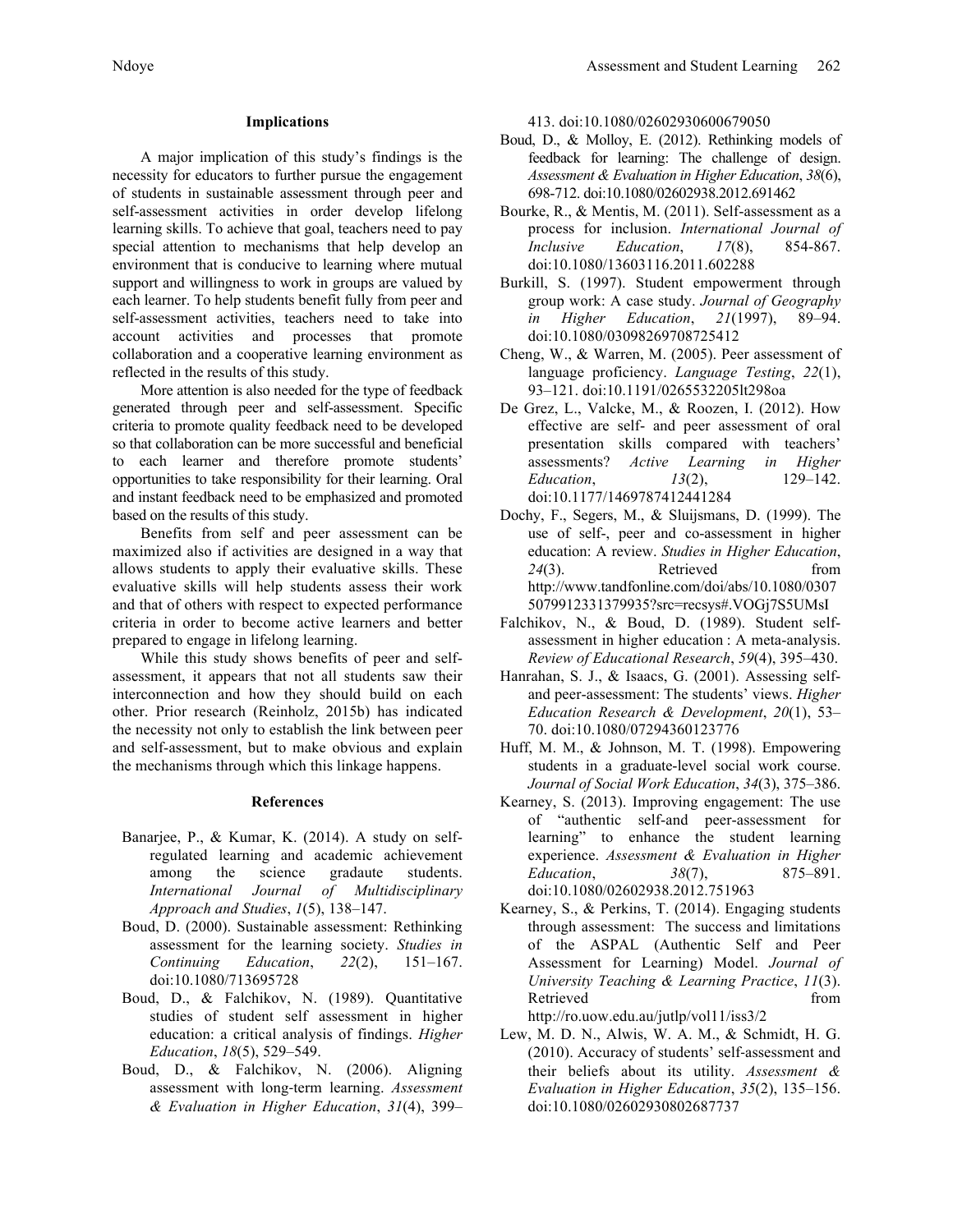- Li, L. (2011). How do students of diverse achievement levels benefit from peer Assessment? *International Journal for the Scholarship of Teaching and Learning*, *5*(2). Retrieved from from http://digitalcommons.georgiasouthern.edu/ijsotl/vol5/iss2/14
- Logan, E. (2009). Self and peer assessment in action. *Practioner Research in Higher Education, 3*(1), 29–35.
- Nicol, D. J., & Macfarlane-Dick, D. (2006). Formative assessment and selfregulated learning: a model and seven principles of good feedback practice. *Studies in Higher Education, 31*(2), 199- 218. doi:10.1080/03075070600572090
- Nulty, D. D. (2011). Peer and self-assessment in the first year of university. *Assessment & Evaluation in Higher Education*, *36*(5), 493–507. doi:10.1080/02602930903540983
- Papinczak, T., Young, L., & Groves, M. (2007). Peer assessment in problem-based learning: a qualitative study. *Advances in Health Sciences Education : Theory and Practice*, *12*(2), 169–86. doi:10.1007/s10459-005-5046-6
- Planas Lladó, A., Soley, L. F., Fraguell Sansbelló, R. M., Pujolras, G. A., Planella, J. P., Roura-Pascual, N., … Moreno, L. M. (2013). Student perceptions of peer assessment: An interdisciplinary study. *Assessment & Evaluation in Higher Education*, *39*(5), 592–610. doi:10.1080/02602938.2013.860077
- Reinholz, D. (2016). The assessment cycle: A model for learning through peer assessment. *Assessment & Evaluation in Higher Education, 41*(2), 301-315.
- Rust, C., Price, M., & O'Donovan, B. (2003). Improving students' learning by developing their understanding of assessment criteria and processes. *Assessment & Evaluation in Higher Education*, *28*(2), 147–164. doi:10.1080/02602930301671
- Sandvoll, R. (2014). Feeling good, but missing the mark. What happened to the assessment in peer assessment? *Journal of University Teaching and Learning Practice*, *11*(1). Retrieved from

http://ro.uow.edu.au/cgi/viewcontent.cgi?article=1 377&context=jutlp

- Struyven, K., Dochy, F., & Janssens, S. (2002). *Students' perceptions about assessment in higher education: A review*. Paper presented at the Joint Northumbria/Earli SIG Assessment and Evaluation Conference: Learning communities and assessment cultures, University of Northumbria, Newcastle.
- Topping, K. (1998). Peer assessment between students in colleges and universities. *Review of Educational Research*, *68*(3), 249–276. doi:10.3102/00346543068003249
- Topping, K. (2003). Self and peer assessment in school and university: Reliability, validity and utility. In M. Segers, F. Dochy , & E. Cascallar (Eds.), *Optimizing new modes of assessment: In search of qauliaties and standards* (pp. 55-87). Dordrecht, The Netherlands: Kluwer Academic.
- Vu, T. T., & Dall'Alba, G. (2007). Students' experience of peer assessment in a professional course. *Assessment & Evaluation in Higher Education*, *32*(5), 541–556. doi:10.1080/02602930601116896
- Winne, P. H. (2003). Students' calibration of knowledge and learning processes: Implications for designing powerful software learning environments. *International Journal of Educational Research*, *41*(6), 466–488. Retrieved from http://eric.ed.gov/?id=EJ724153
- Yorke, M., & Longden, B. (2004). *Retention and student success in higher education.* Maidenhead, UK: Open University Press.
- Zimmerman, B. J. (1989). A social cognitive view of self-regulated academic learning. *Journal of Educational Psychology*, *81*(3), 329–339. doi:10.1037/0022-0663.81.3.329

 $\mathcal{L}_\text{max}$  , where  $\mathcal{L}_\text{max}$  and  $\mathcal{L}_\text{max}$ 

ABDOU NDOYE is the Assistant vice Provost for Assessment at Northern Kentucky University. He graduated from the University Of Connecticut Neag School Of Education, Storrs. His research focuses on learning outcomes assessment and student learning.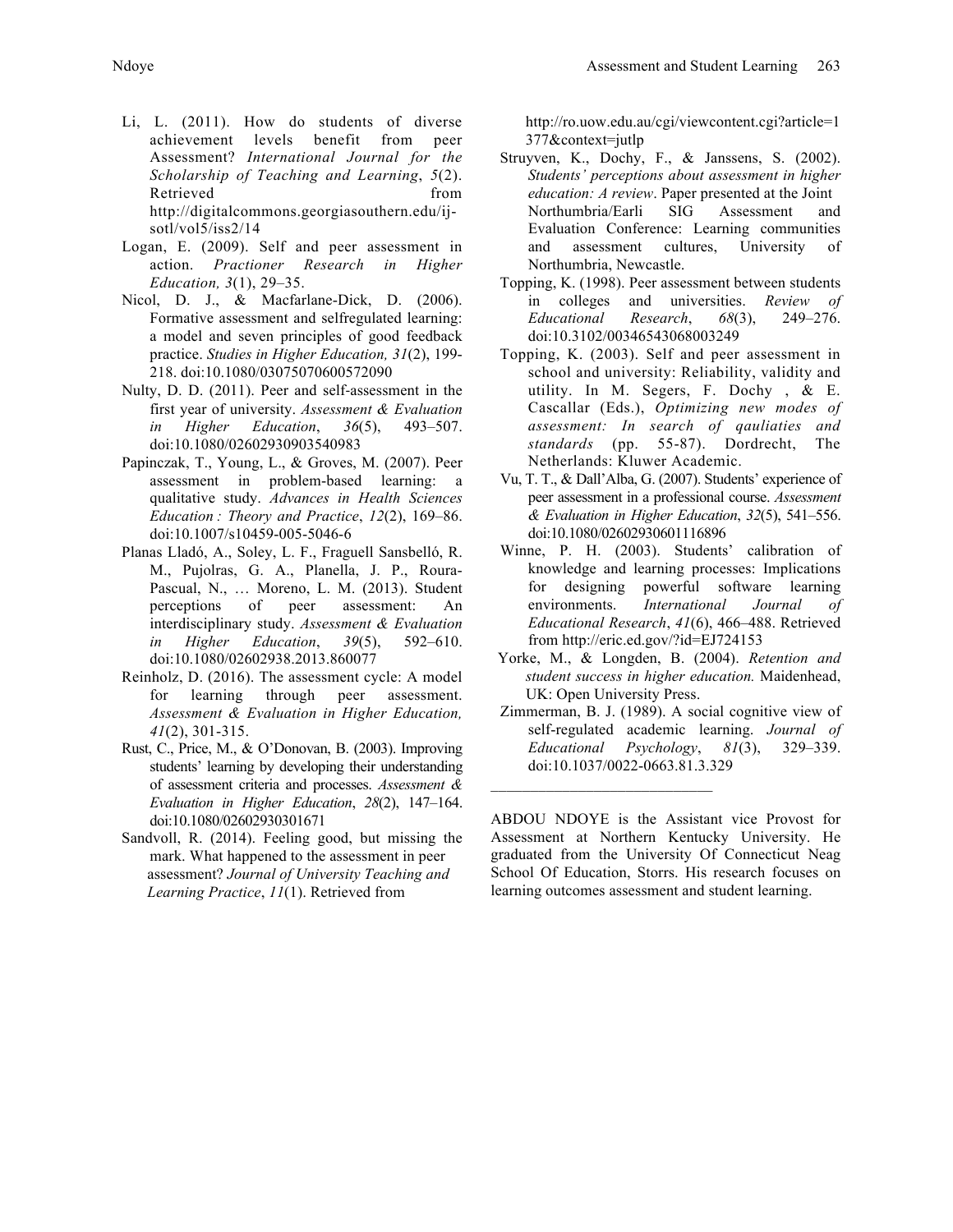Appendix

Peer and Self-Assessment:

Dear students

This survey is being submitted to you to collect your feedback, views and opinions regarding the peer and self-assessment we have been doing in this class. It intends to examine whether the peer and self-assessment were beneficial to you or not? Ways in which they helped if they did? Please provide your responses to the questions below. This activity is voluntary and I appreciate your time and effort in helping me improve the course as well as my practice. Your feedback and opinions are highly valued

\* Required

1. **Instructions provided for completing assignments in this course were clear \*** *Mark only one oval.*

| Agree    |
|----------|
| Neutral  |
| Disagree |

2. **Please describe how the peer assessment was beneficial or not to you depending on your answer above. Please provide examples. \***

3. **Please describe how the self-assessment was beneficial or not to you depending on your answer above. Please provide examples. \***

4. **Do you agree or disagree that peer assessment in this class affected your attitudes towards feedback received from classmates? \*** *Mark only one*

*oval.*

| Agree    |
|----------|
| Neutral  |
| Disagree |
| Other:   |
|          |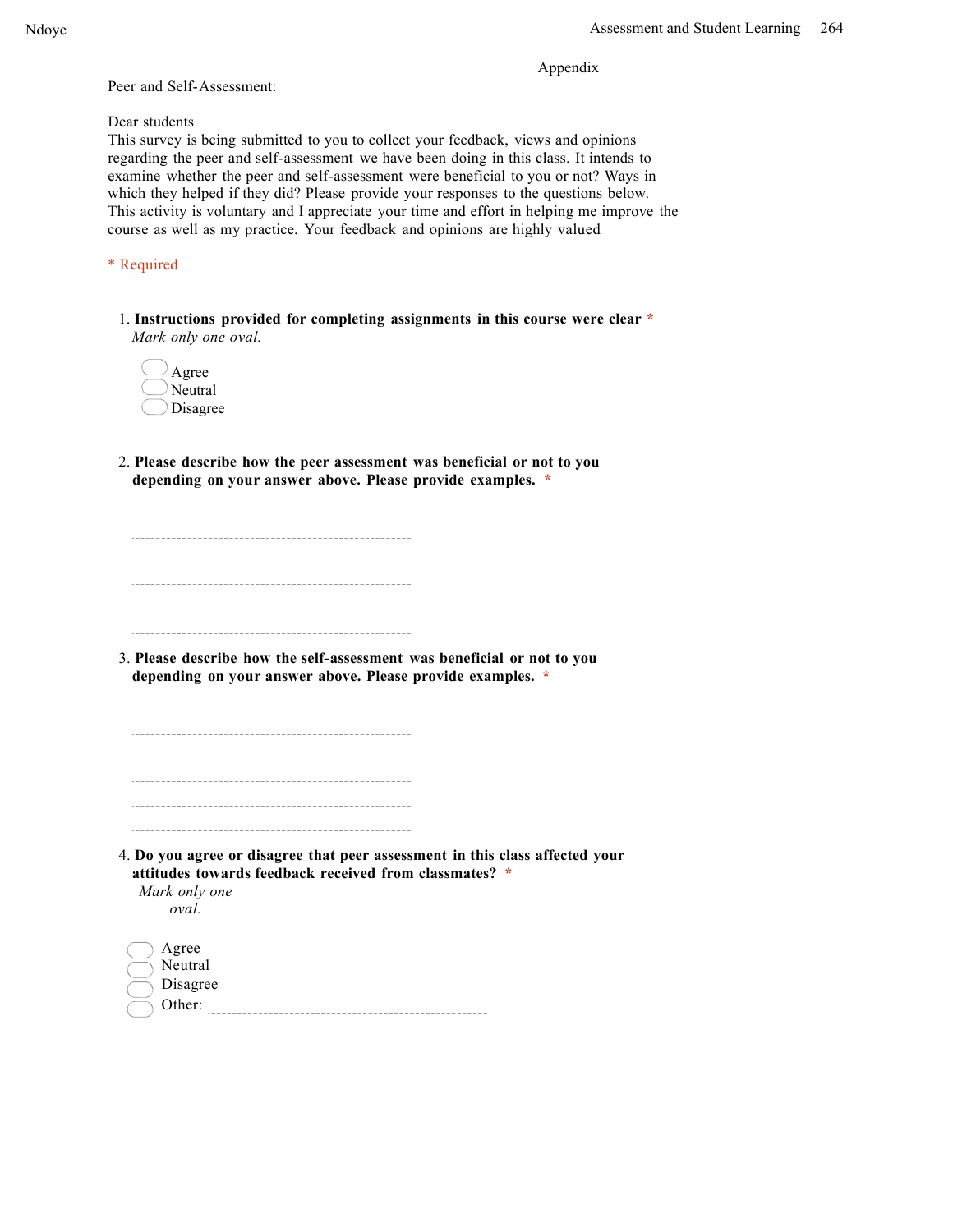5. **Based on your answer to the previous question, please explain how peer assessment in this course affected your attitudes towards feedback \***

6. **Please indicate whether the self and peer assessment helped you better learn the content of this course and in what ways. Provide examples \***

7. **Do you agree or disagree that the peer assessment contributed to a more open and supportive learning environment in this class? \***

*Mark only one oval.*  $\Lambda$ gree

| Agiee   |
|---------|
| Neutral |

Disagree

8. **Please provide an explanation for your answer to the question above \***

9. **Please select the one that describes you best from the choices below \*** *Mark only one oval.*

 $\bigcirc$  The peer and self-assessment were both beneficial to me

Peer assessment was more beneficial to

Self-assessment was more beneficial to me

None of the above. The peer and self-assessment were not beneficial to me

10. **Please provide reasons and or explanation for your choice \***

11. **Peer and self-assessment allowed me take more responsibility for my own learning in this class \***

*Mark only one oval.*

 $\bigcirc$  Agree

Neutral

Disagree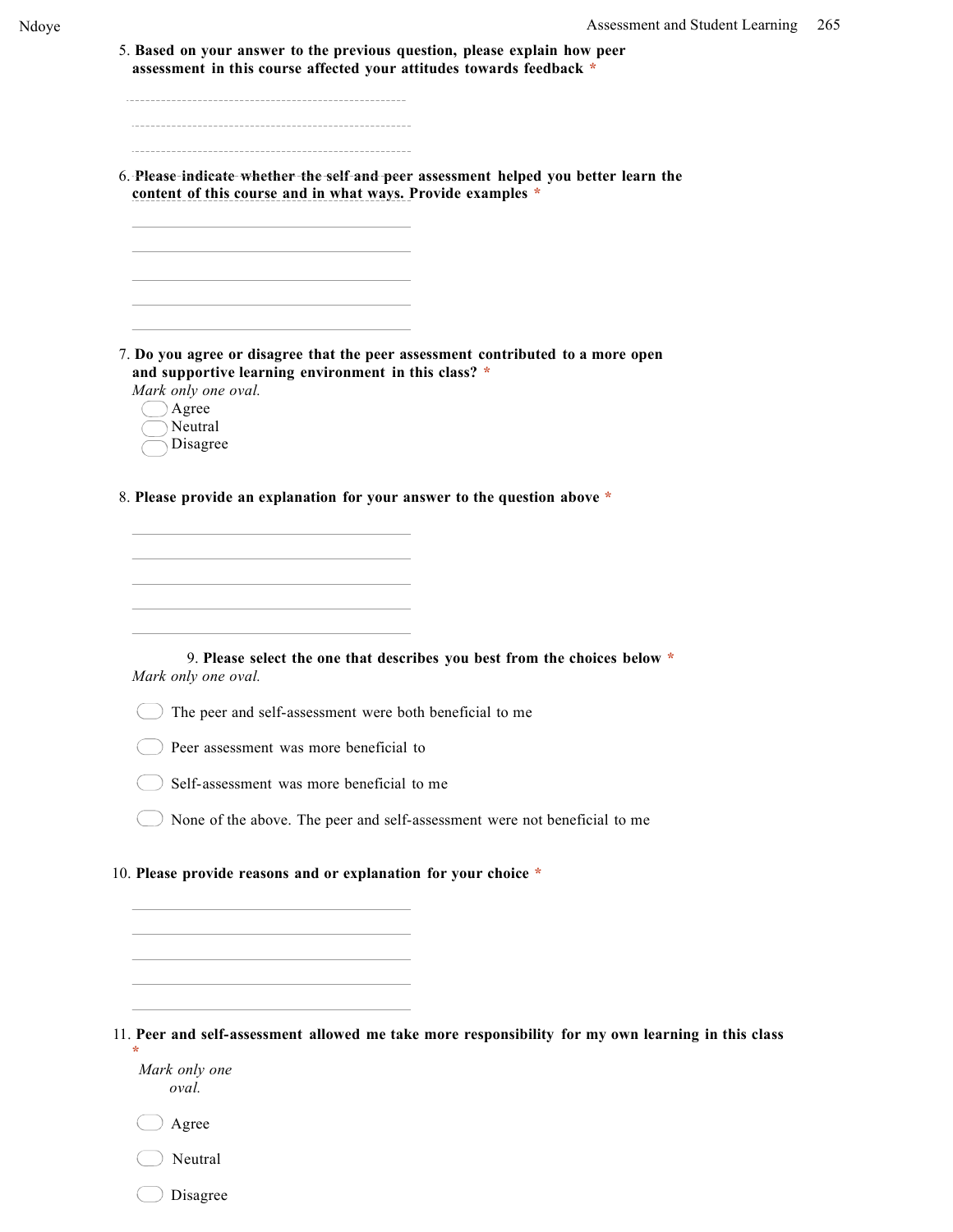| provide examples if possible                                                                      | 12. Please provide explanation for your answer to the previous question. Please                  |
|---------------------------------------------------------------------------------------------------|--------------------------------------------------------------------------------------------------|
|                                                                                                   |                                                                                                  |
|                                                                                                   |                                                                                                  |
|                                                                                                   |                                                                                                  |
|                                                                                                   |                                                                                                  |
|                                                                                                   |                                                                                                  |
|                                                                                                   |                                                                                                  |
| Mark only one oval.                                                                               | 13. Peer assessment promoted interactive and collaborative learning in this class *              |
|                                                                                                   |                                                                                                  |
| Agree                                                                                             |                                                                                                  |
| Neutral                                                                                           |                                                                                                  |
| Disagree                                                                                          |                                                                                                  |
| Other:                                                                                            |                                                                                                  |
|                                                                                                   |                                                                                                  |
|                                                                                                   | 14. Please explain your response the previous question. Please provide examples                  |
|                                                                                                   |                                                                                                  |
|                                                                                                   |                                                                                                  |
|                                                                                                   |                                                                                                  |
|                                                                                                   |                                                                                                  |
|                                                                                                   |                                                                                                  |
|                                                                                                   |                                                                                                  |
|                                                                                                   |                                                                                                  |
| 15. The self and peer assessment helped me better understand course                               |                                                                                                  |
| expectations and requirements *<br>Mark only one oval.                                            |                                                                                                  |
| Agree                                                                                             |                                                                                                  |
| Neutral                                                                                           |                                                                                                  |
| Disagree                                                                                          |                                                                                                  |
|                                                                                                   |                                                                                                  |
|                                                                                                   | 16. Please explain your response to the previous question. Please provide examples if possible * |
|                                                                                                   |                                                                                                  |
|                                                                                                   |                                                                                                  |
|                                                                                                   |                                                                                                  |
|                                                                                                   |                                                                                                  |
|                                                                                                   |                                                                                                  |
|                                                                                                   |                                                                                                  |
|                                                                                                   |                                                                                                  |
| 17. The peer and self-assessment allowed to develop my reflective skills *<br>Mark only one oval. |                                                                                                  |
|                                                                                                   |                                                                                                  |
| Agree                                                                                             |                                                                                                  |
| Neutral                                                                                           |                                                                                                  |

Disagree Other: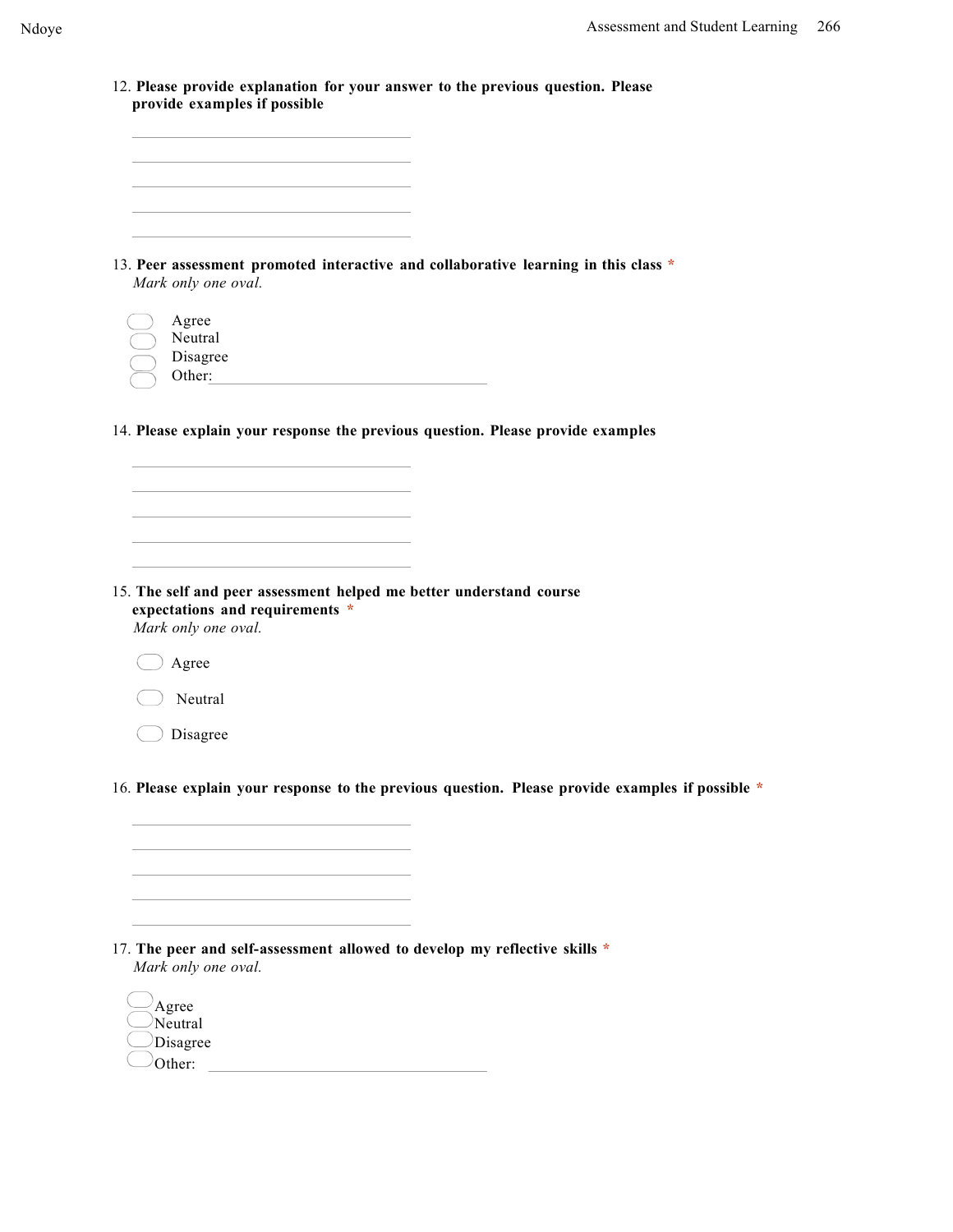| Mark only one oval.                                                                                            | 19. The peer and self-assessment allowed to develop skills to evaluate my own work *         |
|----------------------------------------------------------------------------------------------------------------|----------------------------------------------------------------------------------------------|
|                                                                                                                |                                                                                              |
| Agree<br>Neutral                                                                                               |                                                                                              |
| Disagree                                                                                                       |                                                                                              |
| Other:                                                                                                         |                                                                                              |
|                                                                                                                |                                                                                              |
| 20. Please provide an explanation and examples regarding your answer to the<br>previous question if possible * |                                                                                              |
|                                                                                                                |                                                                                              |
|                                                                                                                |                                                                                              |
|                                                                                                                |                                                                                              |
|                                                                                                                |                                                                                              |
|                                                                                                                |                                                                                              |
|                                                                                                                |                                                                                              |
|                                                                                                                |                                                                                              |
| 21. In peer assessment I prefer *<br>Mark only one                                                             |                                                                                              |
| oval.                                                                                                          |                                                                                              |
| To select my own partner                                                                                       |                                                                                              |
|                                                                                                                |                                                                                              |
| That the instructor assigns partners                                                                           |                                                                                              |
| Any of the two is fine with me                                                                                 |                                                                                              |
| Other:                                                                                                         |                                                                                              |
|                                                                                                                |                                                                                              |
|                                                                                                                | 22. Please explain your response to the previous question and provide examples if possible * |
|                                                                                                                |                                                                                              |
|                                                                                                                |                                                                                              |

# 23. **This course significantly increased my knowledge \*** *Mark only one oval.*

| Agree    |
|----------|
| Neutral  |
| Disagree |
| Other    |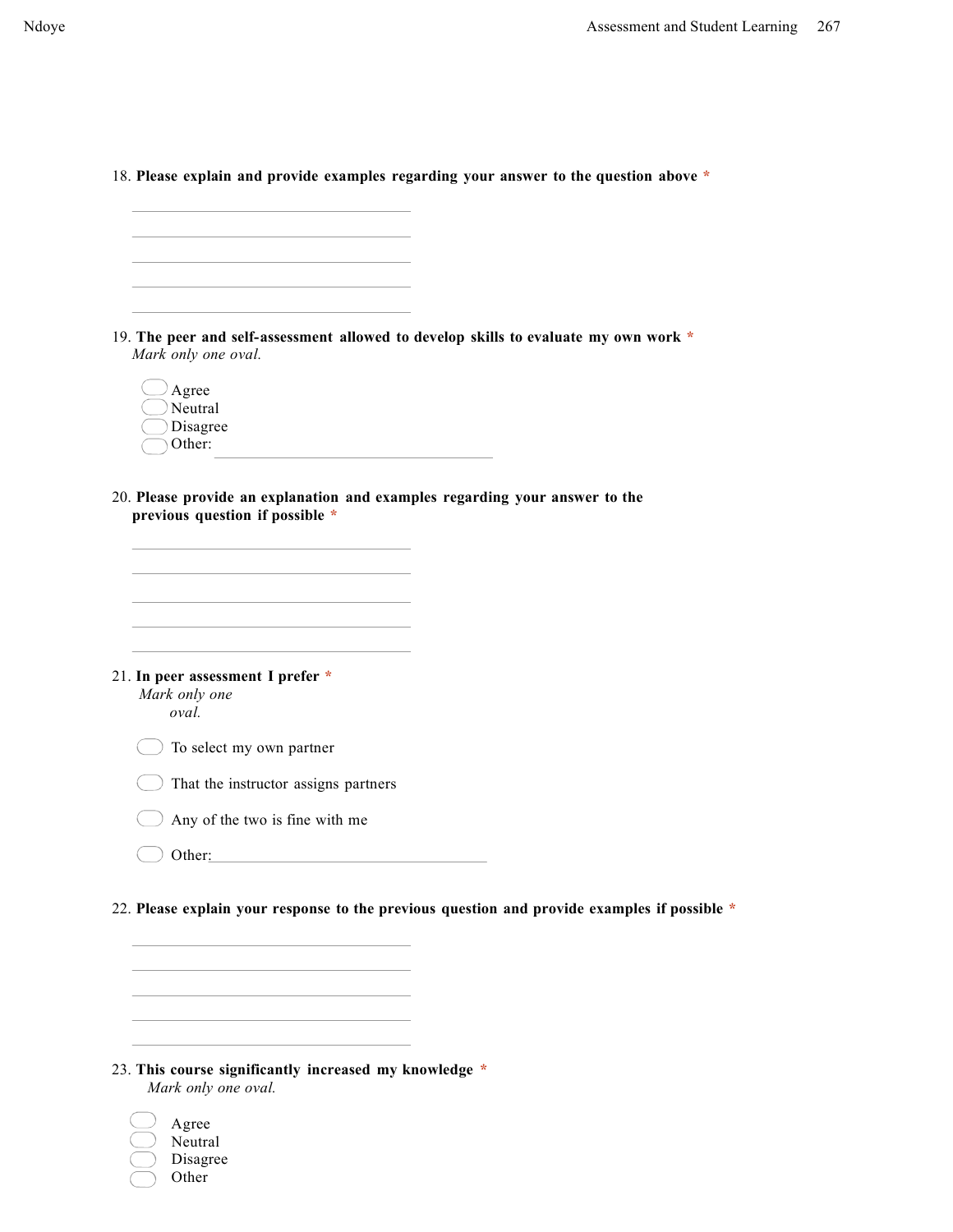24. **Please explain if you selected other above**

25. **The way this course was taught accommodated my learning needs \***

- *Mark only one oval.* Agree  $\cup$ Neutral
	- Disagree
	- Other

26. **Please explain your choice above**

27. **What did you like about (benefits and advantages) peer assessment in this class? \***

28. **What did you not like (disadvantages or difficulties) about peer assessment in this class? \***

29. **What did you like (benefits or advantages) about self-assessment in this class?**

30. **What did you not like (disadvantages or difficulties) about self-assessment in this class?**